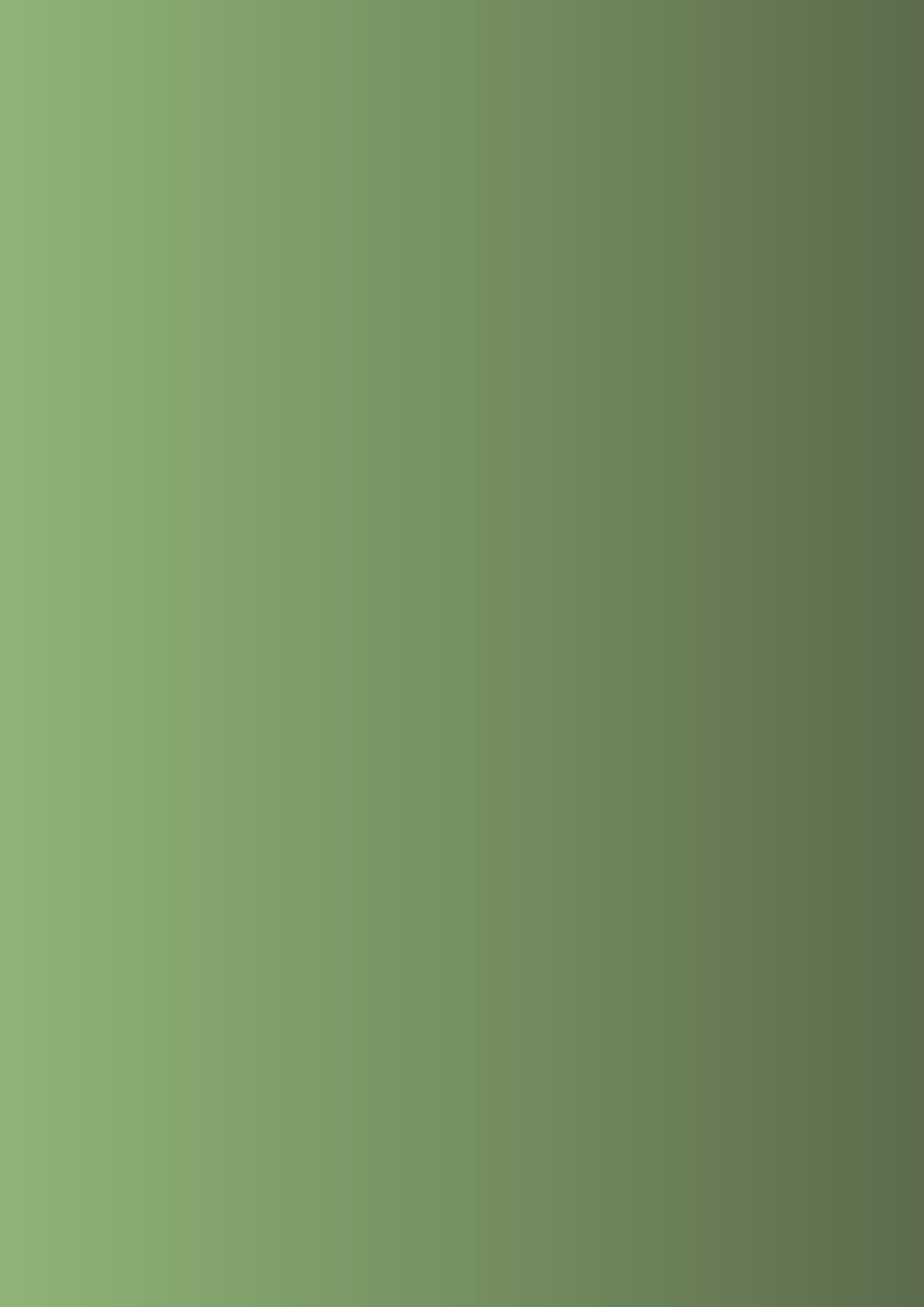#### **Fine Gael's LDA**

The LDA was announced in September 2018 by the then Taoiseach Leo Varadkar. Its functions included:

- ♦ Strategic management of public lands
- ♦ Delivery of 150,000 new homes over 20 years
- ♦ Provision of 10% social and 30% affordable homes

The agency was established on an interim basis pending the passing of legislation putting it on a statutory footing.

#### **Fine Gael's LDA General Scheme**

The General Scheme of the LDA Bill was published in July 2019. Its key provisions included:

- ♦ LDA as an off-balance sheet Designated Activities Company
- ♦ Funded via €1.25bn capitalisation from NTMA and private equity finance
- ♦ Commercial activities not subject to Freedom of Information Acts
- ♦ LDA officials not prescribed as Designated Public Officials under the Regulation of Lobbying Act
- ♦ Limited Land Management functions with weak Compulsory Purchase Powers

The scheme made no reference to social or affordable housing. It was also silent on the need for the agency to address the challenge of climate change.

#### **Oireachtas Housing Committee Pre-Legislative Scrutiny**

Following five detailed Pre-Legislative Scrutiny meetings hearing from a wide range of sectors, the Oireachtas Housing Committee submitted a critical report to the Minister. The report, published in December 2019, contained 47 specific recommendations for changes in the General Scheme. These included:

- ♦ Prioritising social and affordable housing
- ♦ Using public land exclusively for public housing
- ♦ Robust compulsory purchase order powers
- ♦ Application of the Freedom of Information Acts
- ♦ Application of the Regulation of Lobbying Act

The full report and table of recommendations can be read here: https://data.oireachtas.ie/ie/ oireachtas/committee/dail/32/joint committee on housing planning and local government/ reports/2019/2019-12-18 report-of-the-joint-committee-on-scrutiny-of-the-general-scheme-ofthe-land-development-agency-bill-2019\_en.pdf

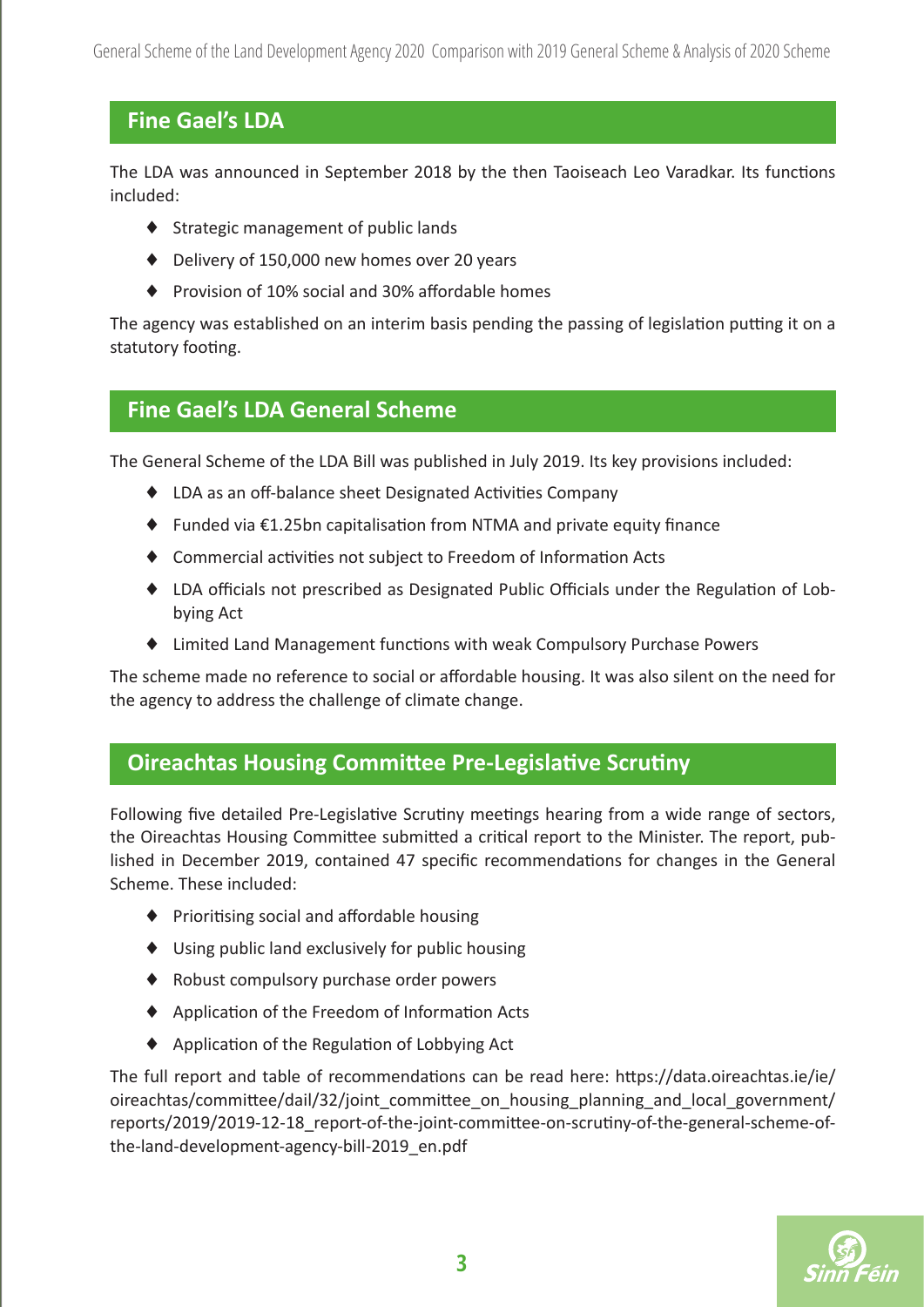#### **Fianna Fáil's General Scheme**

The new Minister for Housing, Local Government and Heritage Darragh O'Brien published a revised General Scheme of the LDA Bill on 22nd October 2020. The Scheme will be sent to the Oireachtas Housing Committee for Scrutiny.

Below is a detailed Head by Head comparison of the 2019 and 2020 schemes. The new scheme is significantly longer, running to 61 Heads compared to 39 Heads in the initial scheme.

The legal structure of the LDA has been changed significantly. The Scheme has multiple references to affordable housing. It also includes references to climate resistant, low carbon homes. However detailed examination shows that many of the key problems identified by the Oireachtas Housing Committee in 2019 remain. These include:

- ♦ Limited Land Management functions and weak compulsory purchase order powers
- ♦ No mention of social housing
- ♦ Weak definition of Affordable Housing that doesn't guarantee genuine affordability
- ♦ Reliance of equity finance and joint ventures for housing development will push up cost of so-called affordable homes to unaffordable levels
- ♦ Use of public land to deliver unaffordable op-market housing
- ♦ Commercial activities of LDA subsidiaries not covered by Freedom of Information Acts
- ♦ LDA officials not prescribed as Designated Public Officials under the Regulation of Lobbying Act

The new Scheme also includes several new provisions which are also controversial. These include:

- ♦ Granting the LDA Development Agency status allowing it to prepare Strategic Development Zone plans
- ♦ Lack of clarity over valuation method to be used by LDA and other public bodies when acquiring lands
- ♦ Granting the Minister, the power to set the per centage of public lands to be used for affordable housing by way of regulations

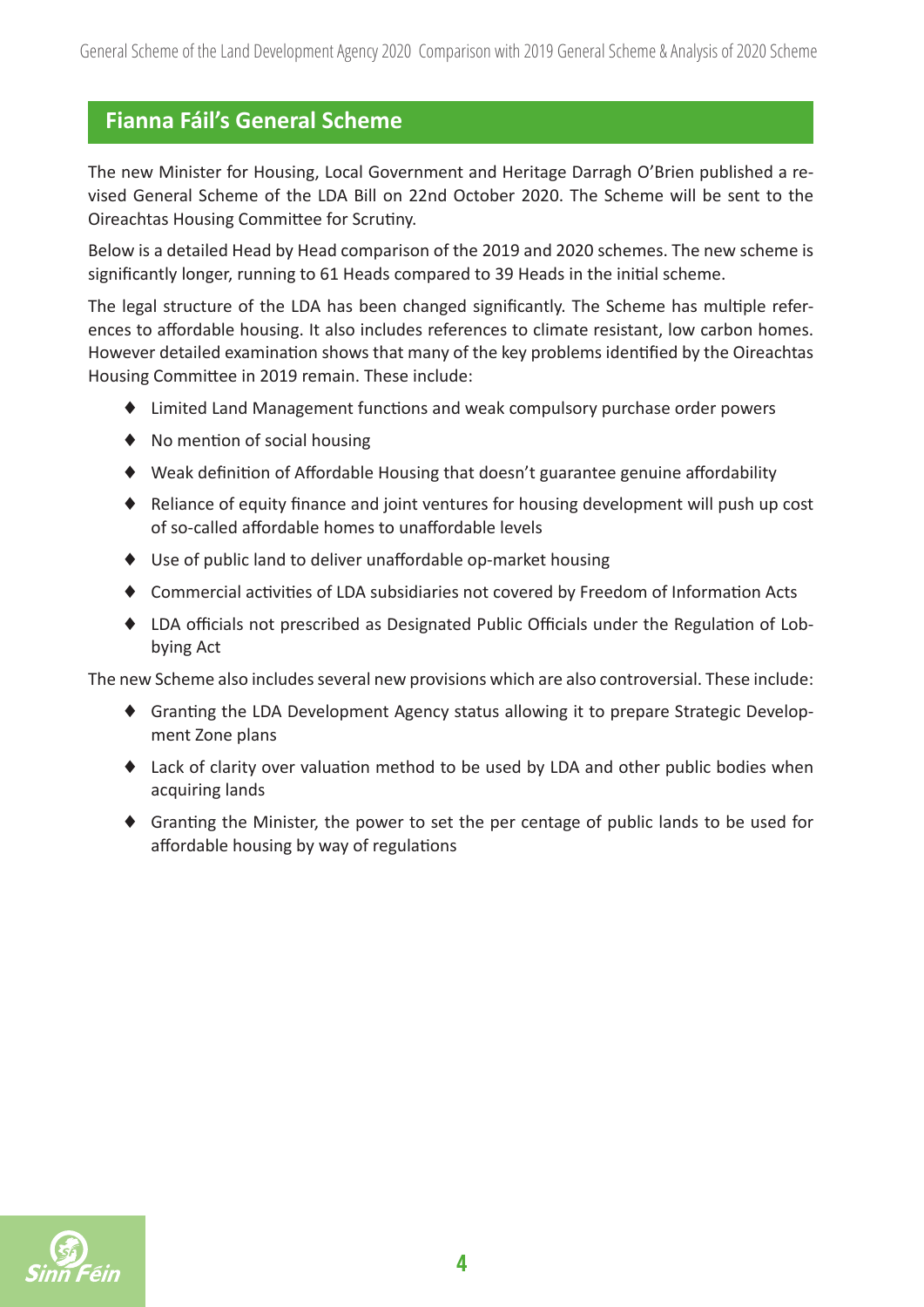#### **Sinn Féin's view**

Sinn Féin remains of the view that Government should create an active Land Management Agency with strong compulsory purchase order powers and a significant budget for acquisition of public and private lands.

We do not accept the need for a new state agency for public housing delivery. Rather we remain convinced that resourcing Local Authorities to drive ambitious regional public housing programmes to meet social and affordable need would be more democratic, efficient and cost effective.

Our key concerns with the new General Scheme include:

- ♦ The absence of meaningful land management functions
- ♦ The use of public land for unaffordable open market housing
- ♦ The proposed financing mechanism for the so called 'affordable' homes and its impact on genuine affordability
- ♦ The use of Joint Ventures with private developers to deliver mixed tenure sites (the O'Devaney Gardens model)
- ♦ The lack of transparency and accountability in the commercial activities of LDA subsidiaries
- ♦ The proposed planning role of the LDA particularly if it is used to by-pass Local Authorities and deal directly with An Board Pleanála

Sinn Féin will use the Pre-Legislative Scrutiny sessions of the Oireachtas Housing Committee to tease these and other issues out. We will also table detailed amendments to the Bill, if and when it reaches Committee stage.

We have a once in a lifetime opportunity to redirect out housing system to meet the needs of all those unable to access appropriate, secure and affordable homes. The General Scheme of the LDA does not achieve this and runs the risk of further embedding development models that will exacerbate access to genuinely affordable homes for working people.

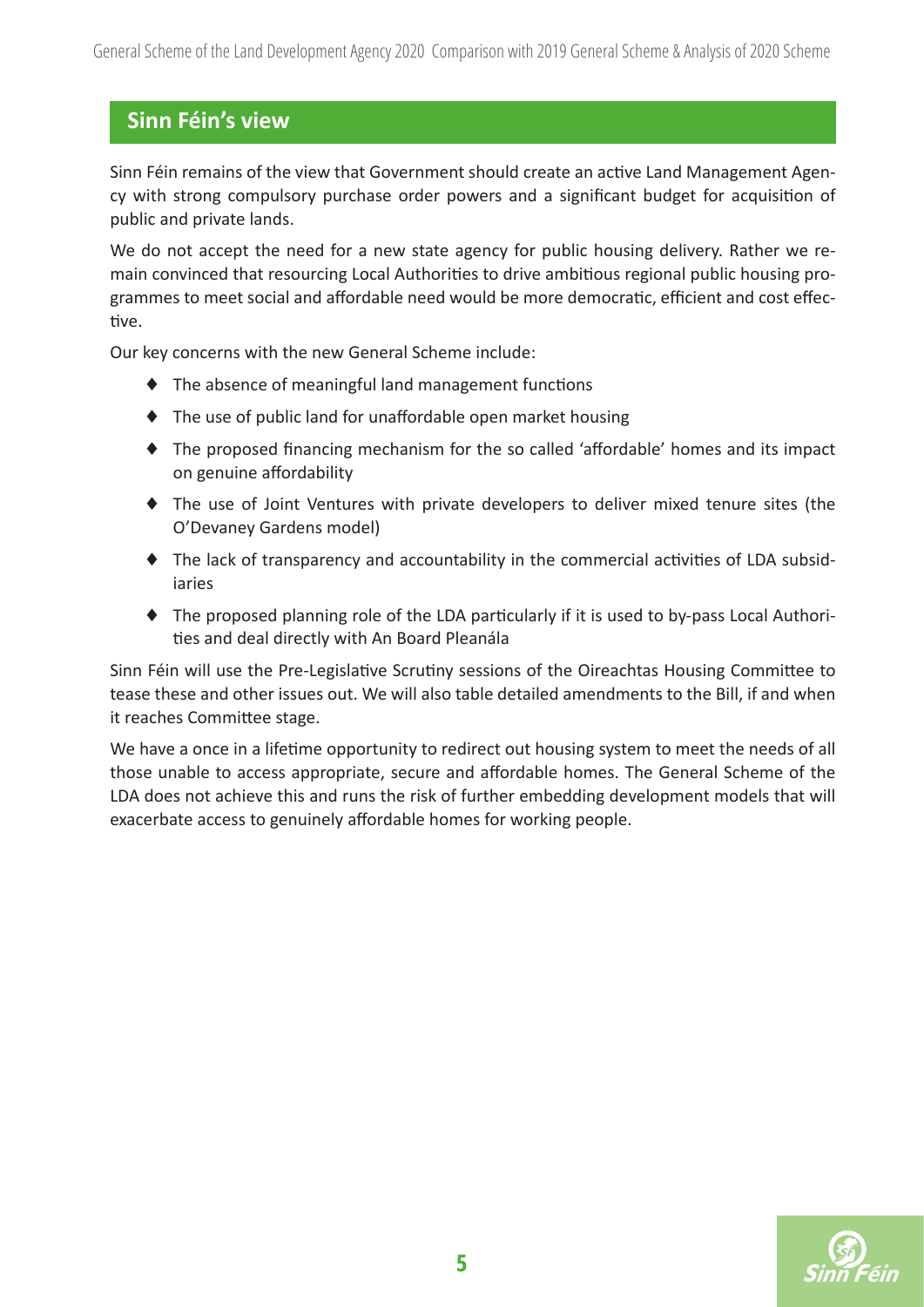#### **Comparison of 2019 and 2020 General Schemes**

| <b>Head No.</b> | Comparison with 2019 Scheme                                                                                                            | <b>Comment</b>                                                                                                                                                                                                                                                                                                                                                                                                                                            |
|-----------------|----------------------------------------------------------------------------------------------------------------------------------------|-----------------------------------------------------------------------------------------------------------------------------------------------------------------------------------------------------------------------------------------------------------------------------------------------------------------------------------------------------------------------------------------------------------------------------------------------------------|
| 1               | Same as 2019 H1                                                                                                                        |                                                                                                                                                                                                                                                                                                                                                                                                                                                           |
| $\overline{2}$  | Some amendments to 2019 H2                                                                                                             | Reference to 'affordable housing' & inclusion<br>of 'long term social return' in definition of<br>'commercial basis'                                                                                                                                                                                                                                                                                                                                      |
| 3               | Same as 2019 H3                                                                                                                        |                                                                                                                                                                                                                                                                                                                                                                                                                                                           |
| 4               | Same as 2019 H4                                                                                                                        |                                                                                                                                                                                                                                                                                                                                                                                                                                                           |
| 5               | 2019 H5 established LDA as a<br><b>Designated Activities Company</b>                                                                   | 2020 H5 established LDA as 'body corporate<br>with perpetual succession' & states that 'except<br>where otherwise provided by this Bill the LDA is<br>independent in the performance of its functions'                                                                                                                                                                                                                                                    |
| 6               | 2019 H5 provides for the LDA<br>constitution to be determined<br>by the Minister for Housing &<br><b>Public Expenditure and Reform</b> | 2020 H5 enables the Minister to 'issue directions<br>of a general policy nature' to the LDA                                                                                                                                                                                                                                                                                                                                                               |
| 7               | 2019 H8 dealt with the Objects<br>of the LDA which is now in<br>2020 H7                                                                | There are some significant changes to this Head<br>including; 'to drive strategic land assembly',<br>'provide services to local authorities in relation to<br>the planning and development of land', 'a focus<br>on enhancing the stock of climate resistant, low<br>carbon and affordable housing', 'to support the<br>delivery of affordable housing', 'encouragement<br>of innovation in housing design, master planning<br>and construction methods.' |
| 8               | This is a completely new Head<br>not contained in the 2019<br><b>General Scheme</b>                                                    | Affordable housing is defined as rental or<br>purchase properties 'below the prevailing market<br>price or rent in the local authority area'                                                                                                                                                                                                                                                                                                              |
| 9               | 2019 H9 deals with the Public<br>Functions of the LDA                                                                                  | Though the wording of this section has changed<br>it is broadly similar in scope to the 2019 H9 with<br>a more explicit reference to working with Local<br>Authorities and delivering affordable homes.                                                                                                                                                                                                                                                   |
| 10              | This is a completely new Head<br>not contained in the 2019<br><b>General Scheme</b>                                                    | This Head sets out 5 'Economic Functions of the<br>LDA' including developing housing on public and<br>other lands, pursue joint ventures with third<br>parties, create investment vehicles, enter into<br>commercial arrangements for development on<br>lands in private ownership, create investment<br>vehicles to deliver and management of cost and<br>affordable rental housing                                                                      |

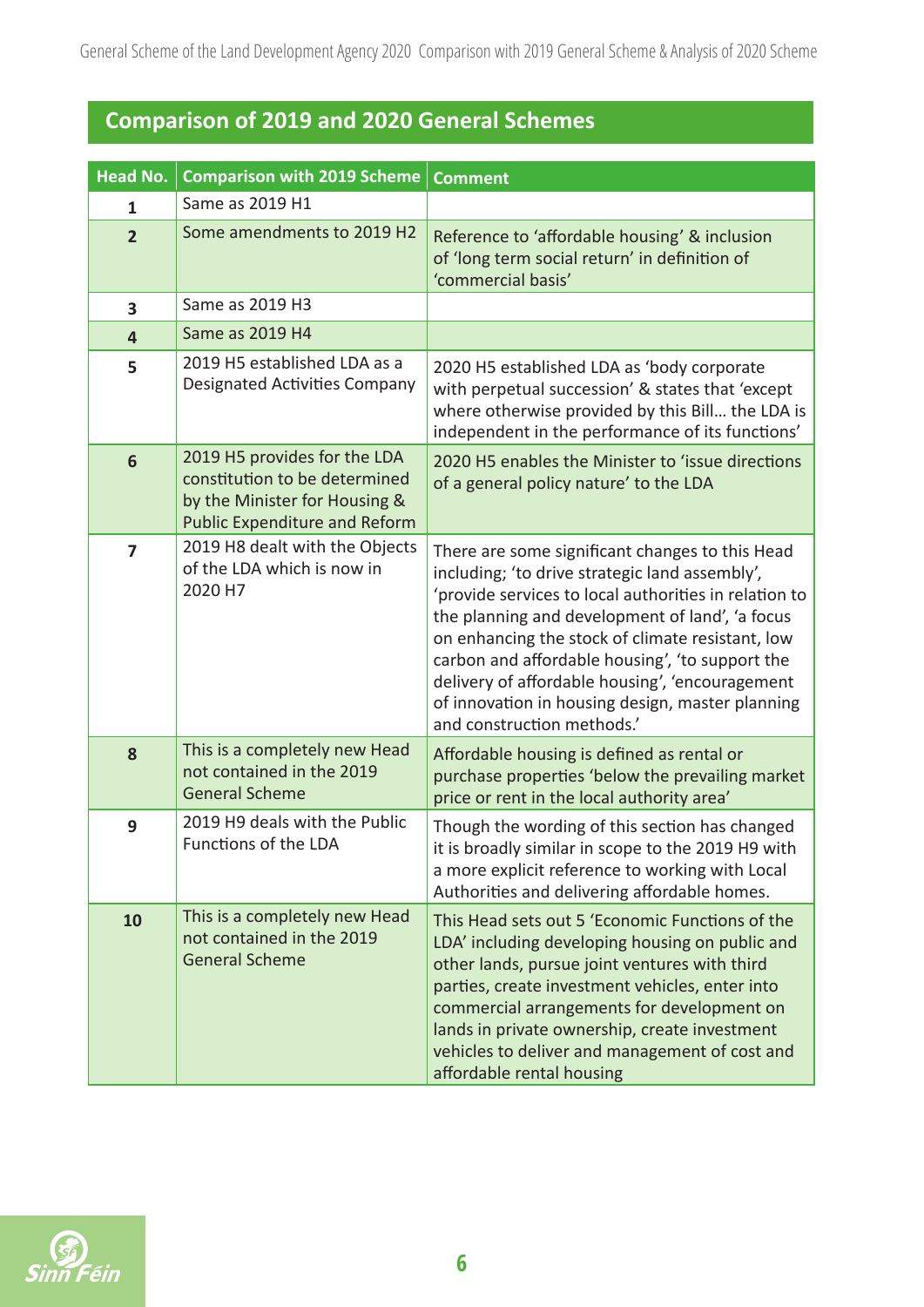| 11 | This is a completely new Head<br>not contained in the 2019<br><b>General Scheme</b> | This Head gives the LDA the power to draft<br>and submit a planning scheme to a planning<br>authority under Section 165 of the Planning and<br>Development Act for sites designated as Strategic<br>Development Zones.                                   |
|----|-------------------------------------------------------------------------------------|----------------------------------------------------------------------------------------------------------------------------------------------------------------------------------------------------------------------------------------------------------|
| 12 | This is a completely new Head<br>not contained in the 2019<br><b>General Scheme</b> | This Head outlines services that the LDA can<br>provide to Local Authorities including a range of<br>services involved in the development of large-<br>scale residential developments.                                                                   |
| 13 | This is a completely new Head<br>not contained in the 2019<br><b>General Scheme</b> | This head details the Functions of the Board                                                                                                                                                                                                             |
| 14 | This replaces 2019 H10 on the<br>composition of the LDA board                       | This Head provides for a more detail bord<br>formation and includes a new reference to<br>'persons who in the opinion of the Minister have<br>satisfactory competence or qualifications' on<br>housing finance, governance and construction<br>delivery. |
| 15 | This is a completely new Head<br>not contained in the 2019<br><b>General Scheme</b> | This Head empowers the Minister to appoint and<br>set the pay of the Chairperson of the LDA                                                                                                                                                              |
| 16 | This is a completely new Head<br>not contained in the 2019<br><b>General Scheme</b> | This Head empowers the Minister to set the pay<br>and expenses of members of the Board                                                                                                                                                                   |
| 17 | This is a completely new Head<br>not contained in the 2019<br>General Scheme        | This Head sets out the grounds for removal of a<br>member of the Board                                                                                                                                                                                   |
| 18 | This is a completely new Head<br>not contained in the 2019<br><b>General Scheme</b> | This Head requires the Board to set up<br>Committees for audit, credit, finance, a risk-<br>management and an advisory committee                                                                                                                         |
| 19 | This is a completely new Head<br>not contained in the 2019<br><b>General Scheme</b> | This Head sets out requirements for members of<br>the Board to disclose interest and the impact of<br>such disclosures on their participation in certain<br>matters before the Board                                                                     |
| 20 | This is a completely new Head<br>not contained in the 2019<br><b>General Scheme</b> | This Head sets out procedures for Board<br>meetings                                                                                                                                                                                                      |
| 21 | This is a completely new Head<br>not contained in the 2019<br><b>General Scheme</b> | This Head empowers the LDA to provide itself<br>with a seal                                                                                                                                                                                              |
| 22 | This replaces 2019 H11                                                              | This Head outlines procedures for appointment<br>and pay of LDA staff                                                                                                                                                                                    |

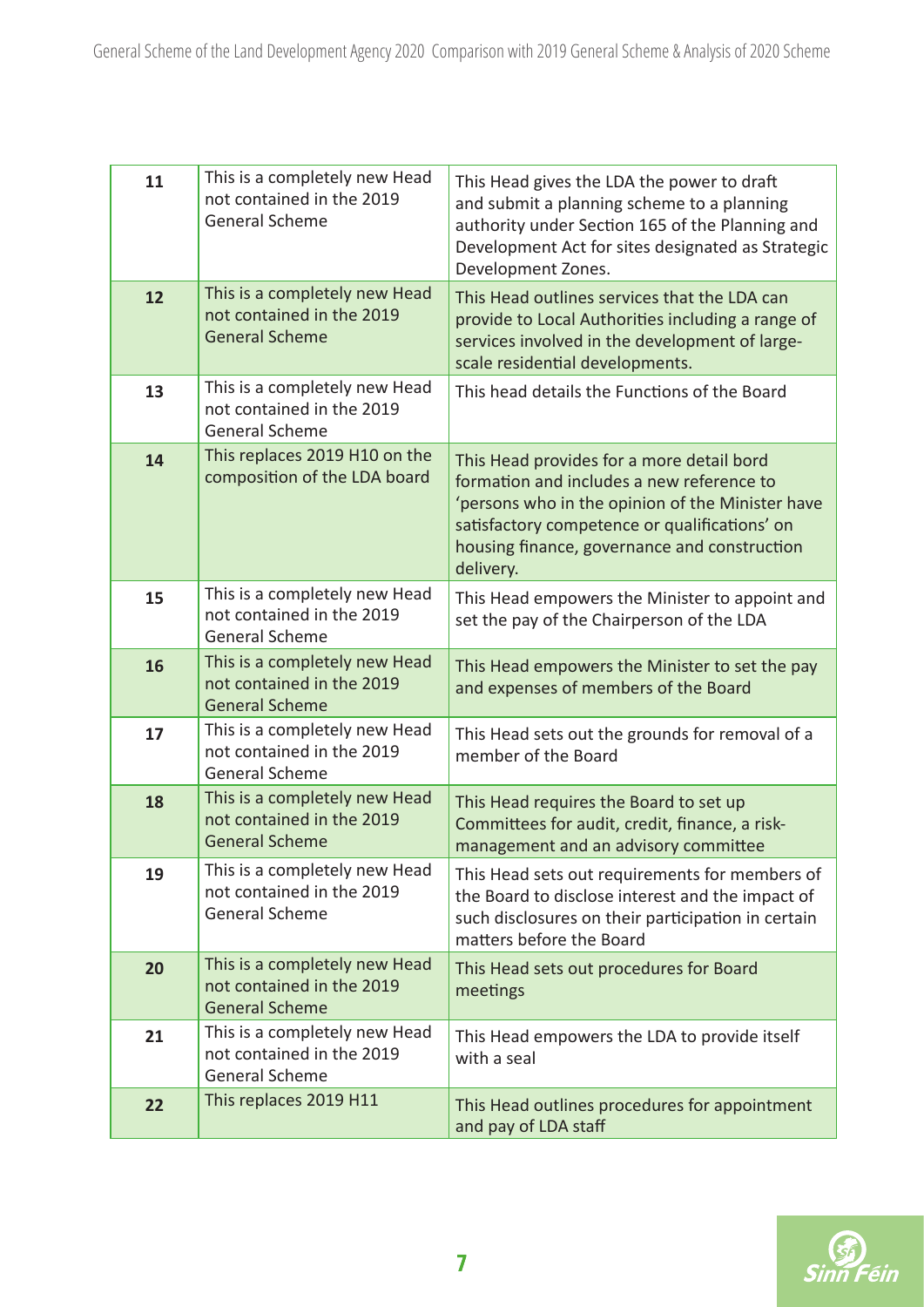| 23                    | This replaced 2019 H12                                                                                                                                  | This Head sets out the rules for the appointment<br>and removal of the CEO and is broadly the same<br>as the 2019 Scheme with one addition which<br>allows the Minister to remove the existing CEO<br>during their first seven years                                                  |
|-----------------------|---------------------------------------------------------------------------------------------------------------------------------------------------------|---------------------------------------------------------------------------------------------------------------------------------------------------------------------------------------------------------------------------------------------------------------------------------------|
| 24                    | This is a completely new Head<br>not contained in the 2019<br><b>General Scheme</b>                                                                     | This Head deals with disclosure of interests by<br>LDA staff                                                                                                                                                                                                                          |
| 25                    | This is a completely new Head<br>not contained in the 2019<br><b>General Scheme</b>                                                                     | The Head provides for indemnity for Board<br>members, staff and directors from being<br>personally sued                                                                                                                                                                               |
| 26                    | This replaces 2019 H28<br>regarding NTMA funding                                                                                                        | This Head has the same wording as 2019<br>H28 with some minor amendments to reflect<br>the altered legal structure of the LDA and its<br>subsidiaries                                                                                                                                 |
| 27                    | This is the same as 2019 H27                                                                                                                            | This Head has the same wording as 2019<br>H28 with some minor amendments to reflect<br>the altered legal structure of the LDA and its<br>subsidiaries                                                                                                                                 |
| 28                    | This is a completely new Head<br>not contained in the 2019<br><b>General Scheme</b>                                                                     | This Head subjects the LDAs capital commitments<br>to amounts set in advance by the Minister                                                                                                                                                                                          |
| 29                    | This is a completely new Head<br>not contained in the 2019<br><b>General Scheme</b>                                                                     | This Head requires the LDA to meet its costs from<br>its operations & capitalisation                                                                                                                                                                                                  |
| 30                    | This is a completely new Head<br>not contained in the 2019<br><b>General Scheme</b>                                                                     | This Head empowers the LDA to set up subsidiary<br>Designated Activity Companies limited by shares<br>following consultation with the Minister                                                                                                                                        |
| 31                    | This is a completely new Head<br>not contained in the 2019<br>General Scheme                                                                            | This Head requires such subsidiaries to operate<br>according to the Public and Economic Functions<br>of the LDA as set out in Heads 9 and 10                                                                                                                                          |
| 32                    | This is a completely new Head<br>not contained in the 2019<br><b>General Scheme</b>                                                                     | This Head allows the LDA to provide support and<br>staff to the subsidiaries and for the subsidiaries<br>to pay for this                                                                                                                                                              |
| 33 to 43<br>inclusive | These Heads are almost<br>identical to 2019 Heads 13 to<br>23 dealing with legal transfer<br>of various matters from the<br>existing LDA to the new LDA | 2020 H35 on transfer of staff has different<br>wording to 2019 H15                                                                                                                                                                                                                    |
| 44                    | This Head replaces 2019 H<br>25 dealing with financial<br>statements & the role of the<br>C&AG                                                          | While the wording of 2019 H25 and 2020 H44<br>are different the intention is the same namely<br>to give the C&AG responsibility for auditing the<br>LDAs accounts though providing for 4 months to<br>submit these accounts rather than the 2 months<br>stipulated in the 2029 Scheme |

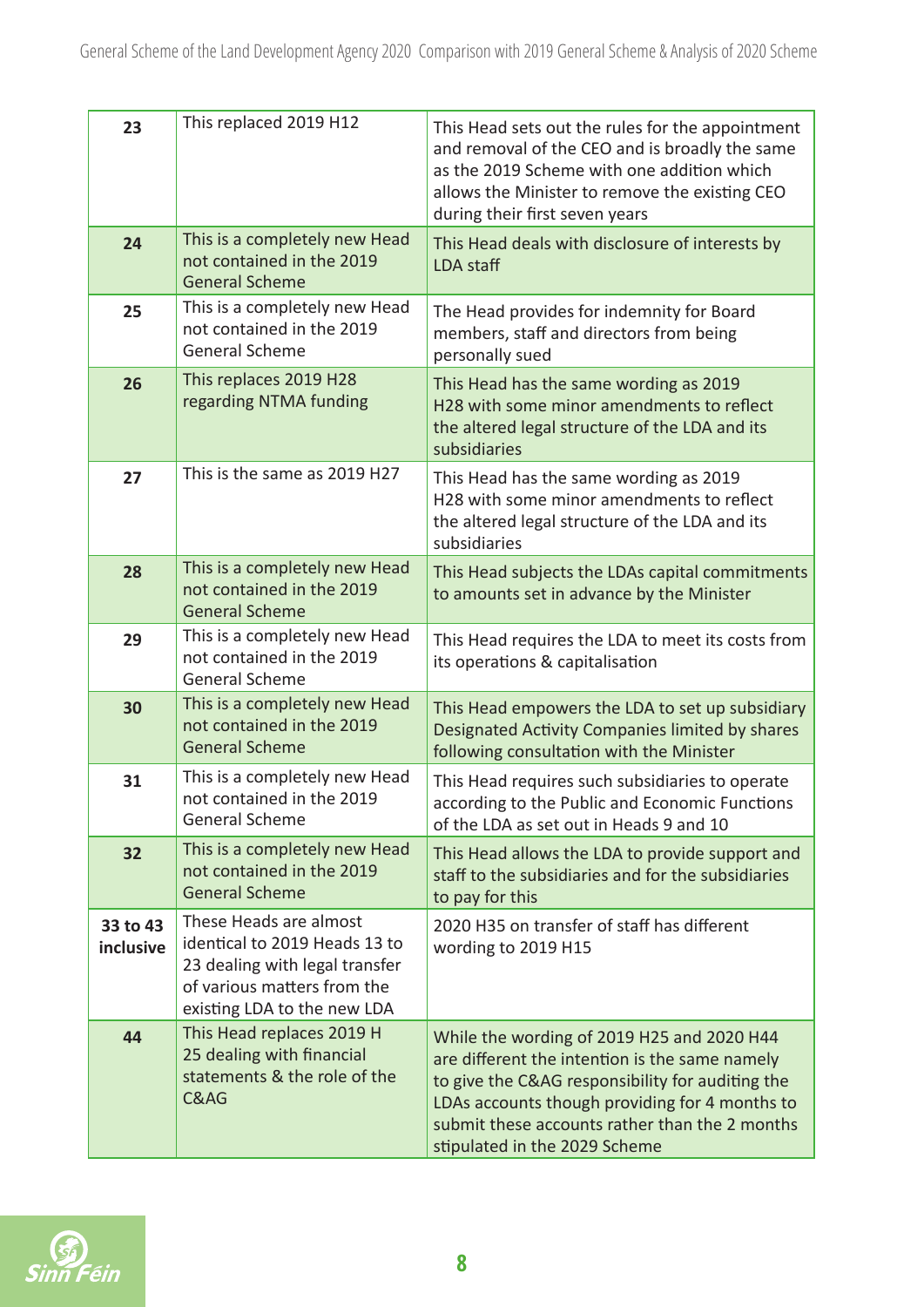| 45 | This is a completely new Head<br>not contained in the 2019<br><b>General Scheme</b>          | While this Head is new it provides for the C&AG<br>to audit the accounts of LDA subsidiaries similar<br>to how 2019 H25 did so for LDA Group entities                                                                                                                                                                                                                                                                                                                      |
|----|----------------------------------------------------------------------------------------------|----------------------------------------------------------------------------------------------------------------------------------------------------------------------------------------------------------------------------------------------------------------------------------------------------------------------------------------------------------------------------------------------------------------------------------------------------------------------------|
| 46 | This Head replaced 2019 H30<br>regarding the relationship<br>between the LDA and the PAC     | The only difference between the two schemes<br>is that 2020 H46 designated the LDA Chief<br>Executive as the person responsible for reporting<br>to the PAC whereas the 2019 Scheme allowed<br>the LDA to designate the individual This is a<br>completely new Head not contained in the 2019<br><b>General Scheme</b>                                                                                                                                                     |
| 47 | This is a completely new Head<br>not contained in the 2019<br>General Scheme                 | This Head allows for the appointment of a<br>statutory auditor where such an appointment is<br>required following borrowings from a regulated<br>market                                                                                                                                                                                                                                                                                                                    |
| 48 | This is a revised version of 2019<br>H31 on reporting requirements                           | This Head requires the LDA to submit an annual<br>report to the Minister who will in turn sent it to<br>the Oireachtas                                                                                                                                                                                                                                                                                                                                                     |
| 49 | This is the same as 2019 H32<br>setting out the Public Lands<br>Database function of the LDA | In this Head the language changes from a 'Public<br>Lands Register' to a 'Public Lands Database'                                                                                                                                                                                                                                                                                                                                                                           |
| 50 | This is similar to 2019 H33 on<br>accessing records and lands<br>held by public bodies       | This Head includes an additional category of<br>information to be provided related to 'current<br>operational use of relevant public land and<br>potential for these uses to be accommodates in<br>an alternative manner'                                                                                                                                                                                                                                                  |
| 51 | This is a completely new Head<br>not contained in the 2019<br><b>General Scheme</b>          | This Head provides for the LDA to submit a report<br>on public lands to the Minister within a year and<br>to be updated ever two years from that                                                                                                                                                                                                                                                                                                                           |
| 52 | This is a completely new Head<br>not contained in the 2019<br><b>General Scheme</b>          | This Head requires public bodies who intend to<br>dispose of public land to first offer it to the LDA<br>who in turn will request permission from the<br>Minister to acquire the lands (The note to the<br>head says this will relate to lands in area with a<br>population of 10,000 or more)                                                                                                                                                                             |
| 53 | This is a completely new Head<br>not contained in the 2019<br>General Scheme                 | This Head sets out the process for transferring<br>land from public bodies to the LDA including the<br>valuation 'the value of the lands on the date'<br>that the LDA requests the lands. There is also<br>a specific provision for determining the value<br>of OPW and Ministerial lands with regard to an<br>affordable housing requirement set out in H52<br>and a mechanism for resolving a despite over any<br>valuation between the LDA and the owner of the<br>land |

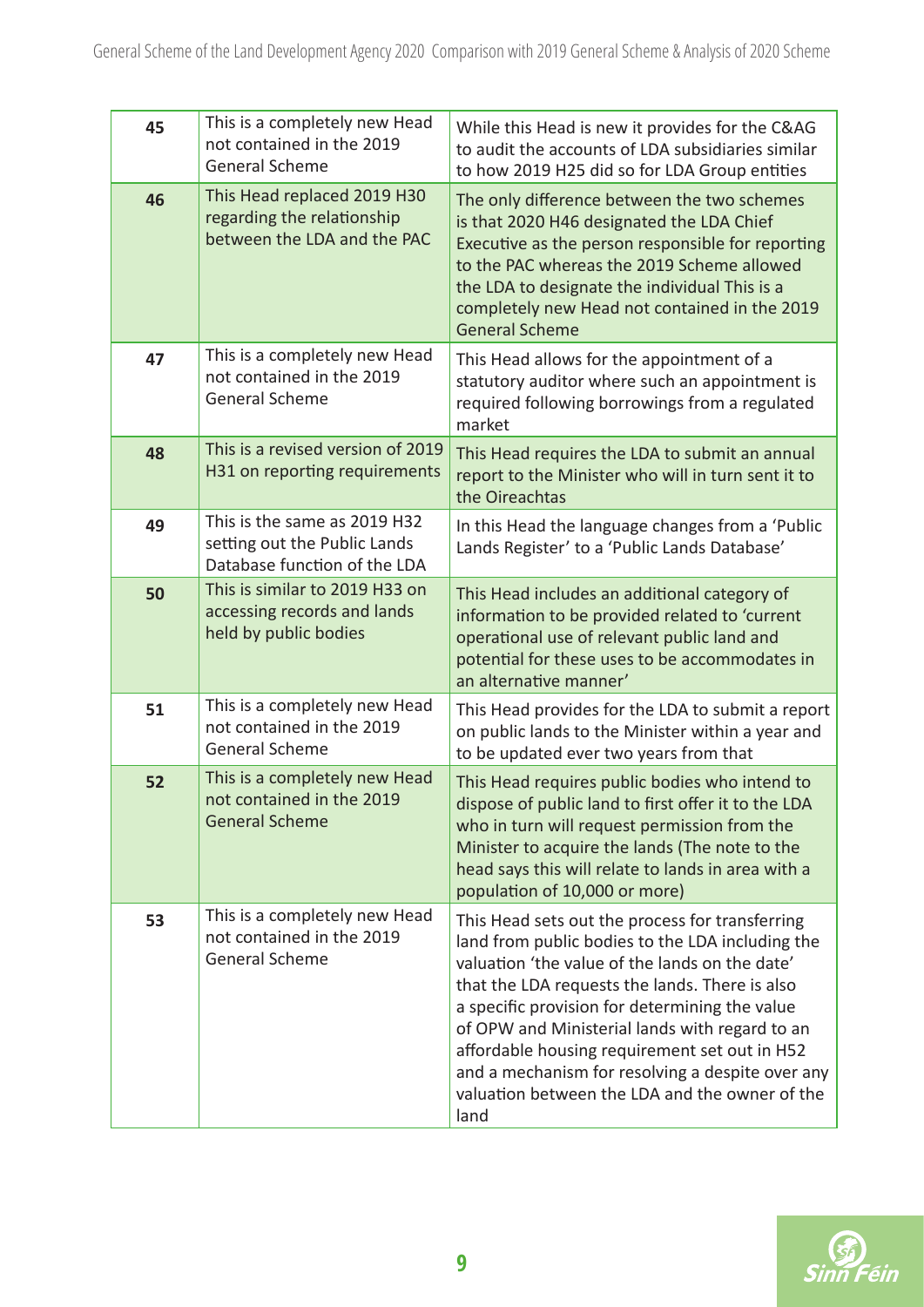| 54 | This is a completely new Head<br>not contained in the 2019<br><b>General Scheme</b>     | This Head sets out the LDAs use of Compulsory<br>Purchase Powers for 'ransom strips' required for<br>existing LDA developments, to be acquired at<br>existing 'use value' and only to be used for the<br>provision of social and affordable housing and/or<br>infrastructure. CPO powers will not be available<br>to LDA subsidiaries. |
|----|-----------------------------------------------------------------------------------------|----------------------------------------------------------------------------------------------------------------------------------------------------------------------------------------------------------------------------------------------------------------------------------------------------------------------------------------|
| 55 | This is a completely new Head<br>not contained in the 2019<br><b>General Scheme</b>     | This Head sets out the procedure for lands to<br>be vested to the LDA following approval of the<br>Minister                                                                                                                                                                                                                            |
| 56 | This is an amended version of<br>2019 H36                                               | This Head provides for periodic reviews of the<br>LDA by the Minister the first after 3 years and<br>every 7 years after that after which Directions<br>can be issued as per Head 6                                                                                                                                                    |
| 57 | This is the same as 2019 H37<br>regarding non-disclosure of<br>confidential information | This wording is the same in both Schemes                                                                                                                                                                                                                                                                                               |
| 58 | This is the same as 2019 H38<br>on unlawful interference                                | This wording is the same in both Schemes                                                                                                                                                                                                                                                                                               |
| 59 | This is a completely new Head<br>not contained in the 2019<br><b>General Scheme</b>     | This Head allows the Minister by way of<br>regulations to set a % of affordable housing to be<br>delivered on any public lands being developed by<br>the LDA. The Head also includes exemptions from<br>this %                                                                                                                         |
| 60 | This Head replaces 2019 H39<br>on the application of the FOI<br>Acts                    | This Head makes the LDA subject to the Freedom<br>of Information Acts. This application does not<br>apply to subsidiaries of the LDA.                                                                                                                                                                                                  |
| 61 | This is a completely new Head<br>not contained in the 2019<br><b>General Scheme</b>     | This Head allows the Housing Finance Agency to<br>lend to the LDA                                                                                                                                                                                                                                                                      |